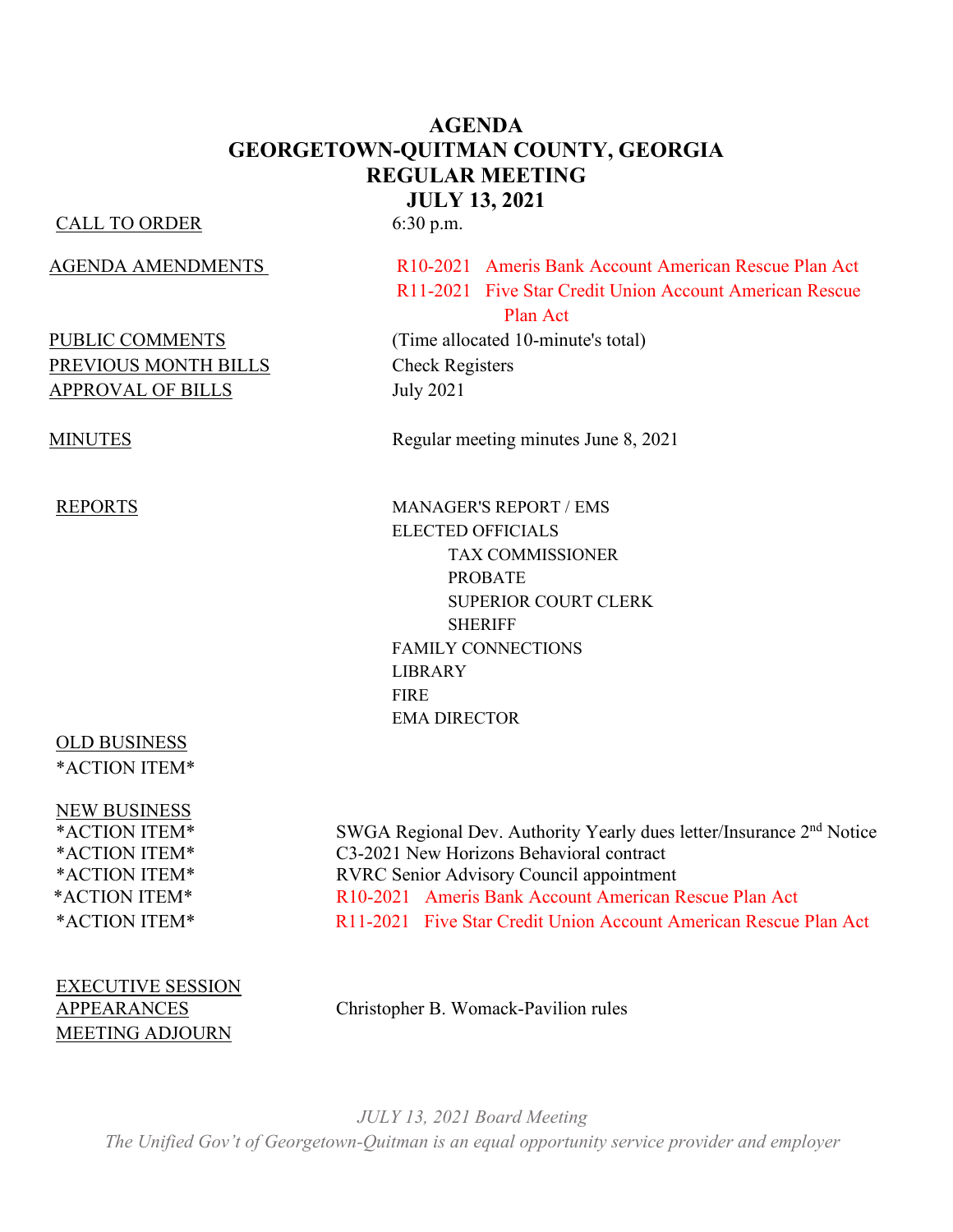# **GEORGETOWN-QUITMAN COUNTY COMMISSION REGULAR MEETING MINUTES June 8, 2021 6:30 p.m.**

## **CALLED TO ORDER**

The meeting was called to order at 6:36 p.m. with a prayer followed by the pledge. Members present were Commissioners: Lewis, Blackmon, Hayes, Kinsey, and Bussey. County Attorney Tracy Cary, Financial Officer Teri Odom, County Clerk Carolyn Wilson, and County Manager Jason Weeks.

## **AGENDA AMENDMENTS**

Chairman Lewis asked for a motion to accept the amended agenda as presented. **Motion made by Hayes to accept the amended agenda. Second by Blackmon**. Voting Yes- Bussey, Kinsey, Hayes, Blackmon, and Lewis.

**PUBLIC COMMENTS-** Chairman Lewis asked if anyone had any comments or questions at this time. Mr. Durwood Graddy asked what the plan was for reopening the Community Center. Chairman Lewis asked County Manager Weeks for the latest information on the covid vaccination rate. Weeks stated that we are still at 20%. Chairman Lewis stated that we are waiting to reopen the center when we reach a 30% fully vaccinated rate.

## **PREVIOUS MONTH CHECK REGISTER**

**Motion made by Hayes to approve previous month's check register. Second by Kinsey.** Voting Yes- Bussey, Kinsey, Hayes, Blackmon, and Lewis.

## **APPROVAL OF BILLS**

**Motion made by Bussey to approve the bills as presented. Second by Kinsey.** Voting Yes-Bussey, Kinsey, Hayes, Blackmon, and Lewis.

#### **MINUTES**

May 11, 2021, Regular meeting minutes- **Motion made by Blackmon to approve the regular meeting minutes. Second by Hayes.** Voting Yes- Bussey, Kinsey, Hayes, Blackmon, and Lewis.

*JULY 13, 2021 Board Meeting*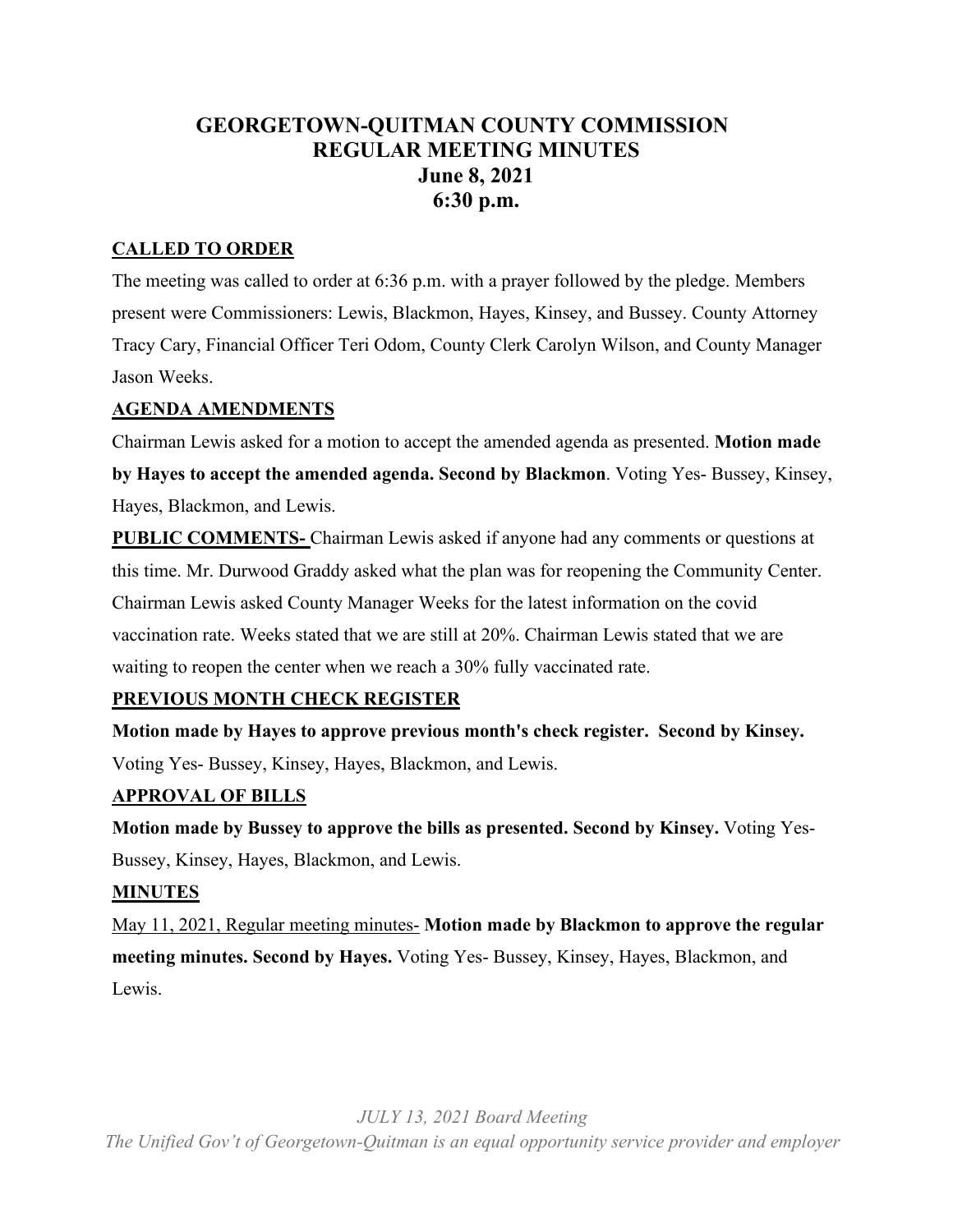**MANAGER'S REPORT-**Weeks gave his report on E.M.S. for May.

**PANIC BUTTONS-** Weeks informed everyone that the panic buttons are installed and working. **GPS DYNAMICS 911 ADDRESSING-** Weeks stated that Lee Collins will be here tomorrow to start updating the pictures in the 911 addressing system. It has been 5 years since those have been updated. Weeks will be driving the truck for Collins to be able to take the pictures on each road. This will probably take about ten days to get around to every road.

**LMIG-** Weeks met with Tim Simpson our engineer with Barrett & Simpson last week. Simpson is going to go back out and re-evaluate the bridges this week and give us updated figures. If the figures are still in line with what we can afford we will get started on those projects.

**CONCRETE REPAIRS AND ADDITIONS-** Weeks explained to everyone that he has been in contact with D. Willis about a few projects that the County needs done. Weeks stated that the back entrance to the health dept. is in really bad shape, going to give a quote on making the walkway ADA compliant at the Morris voting precinct, also putting in a walk way at the Community Center to connect the walkway all the way to the Pavilion for handicap persons.

# **Tax Commissioner Report-**

# **Probate Report-**

# **SUPERIOR CLERK OF COURT-**

# **SHERIFF REPORT-**

**FAMILY CONNECTIONS-** Family Connections Coordinator Ms. Sara Lee Crumbs was present at the meeting and gave a brief update for the month. She stated that the fourth annual senior farmers market application are available at the Quitman County Family Connection office, Quitman County Post office, and the Quitman County Public Library. All applications are due by June 22, 2021. The produce will be distributed on Monday June 28, 2021 at 10:00 A.M. at the Neighborhood service center. She also informed everyone that Quitman County Family Connections will be featured at the annual governors Summit on Early Language and Literacy with a virtual booth on Wednesday June 16, 2021. Please contact Ms. Crumbs if you are interested in attending as registration is required.

**Library-** Librarian Mrs. Betty Fair was present at the meeting and stated that the library has partnered with the school for the summer reading program. The summer reading program has

*JULY 13, 2021 Board Meeting*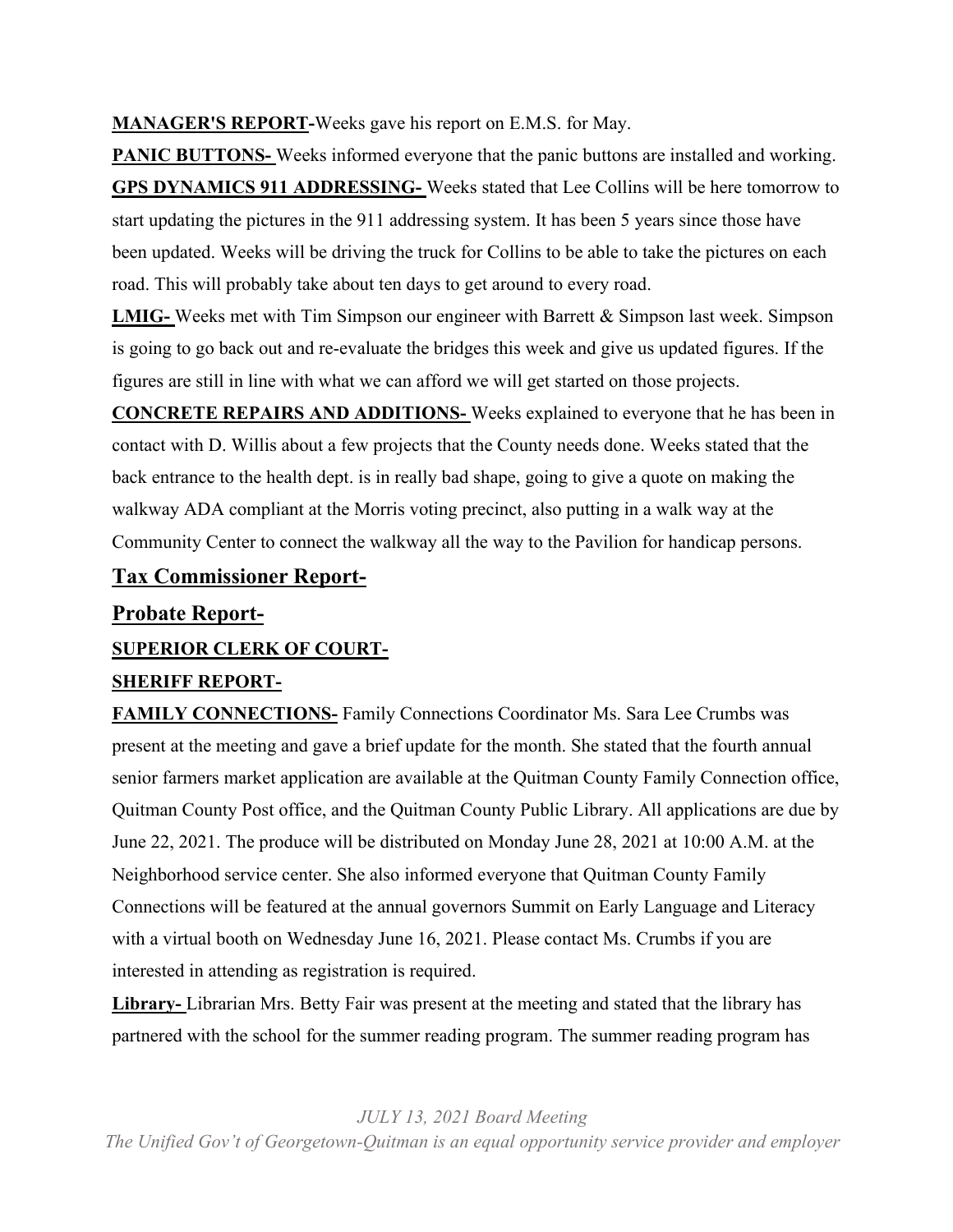started and going great. She thanked Ms. Sara Lee Crumbs the Family Connections coordinator for the grant money that she received to be able to purchase books for the library.

#### **Fire Dept. Report-**

#### **CHAIRMAN REPORT-**

#### **OLD BUSINESS-**

**ORDINANCE 01-2021 BROADBAND READY-** Chairman Lewis read Ordinance 01-2021 Broadband ready to everyone. This was the second reading of Ordinance 01-2021.

**Motion made by Hayes to approve Ordinance 01-2021 Broadband ready. Second by Kinsey.** Voting Yes-Bussey, Kinsey, Hayes, Blackmon, and Lewis.

#### **NEW BUSINESS-**

**R9-2021 Loan CWDRA20008-** Chairman Lewis explained this loan is to replace the pond liner at the sewage treatment plant. **Motion made by Kinsey to approve loan CWDRA20008 to replace the pond liner. Second by Hayes.** Voting Yes-Bussey, Kinsey, Hayes, Blackmon, and Lewis.

**WAIVING FEE FOR THE USE OF THE PAVILION-** Chairman Lewis informed everyone that the Recreation board is wanting the Commission board to give them some direction on handling the rental of the Pavilion for entities that are non-profit or doing an event for the Community until they develop a policy. Chairman Lewis stated that when an entity is requesting to use the Pavilion and are requesting that the fee be waived that entity will have to go before the Recreation board for approval. The Recreation board can request that the whole fee be paid prior to the event with the understanding that if everything is cleaned and nothing is damaged, they will be refunded 100% of the fee. **Motion made by Bussey to approve entities that are requesting to use the Pavilion at no charge will have to go before the Recreation board for their approval and the Recreation board can ask for the fee to be paid in full prior to the event with the understanding that the fee will be refunded in full as long as everything is cleaned and nothing is damaged. Second by Hayes.** Voting Yes-Bussey, Kinsey, Hayes, Blackmon, and Lewis

**Recreation Department – ADA compliant at county Pavilion-** Chairman Lewis explained to everyone that right now we do not have a concrete walkway from the gate to the pavilion. In order for someone that is handicap to be able to get to the pavilion we need to make a change in the rules just until we get the concrete walkway installed. Chairman Lewis proposed that in

*JULY 13, 2021 Board Meeting*